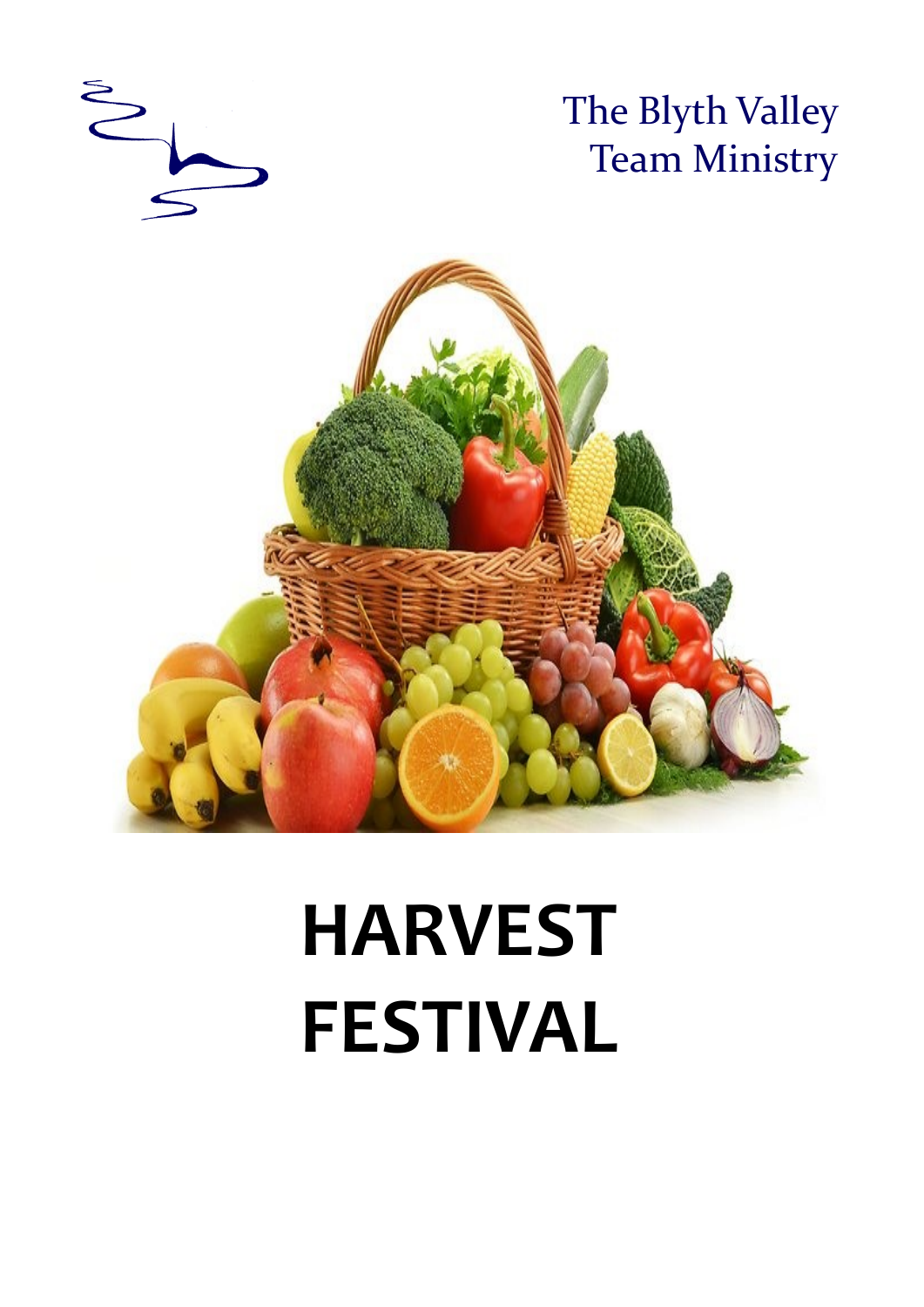# **Hymn**

#### **Introduction and welcome**

The land has yielded its harvest: **God, our God has blessed us.**

In the name of the Father and the Son and the Holy Spirit. **Amen** The Lord be with you.

**And also with you.**

#### **Call to worship**

Creator God, breathing your own being into our being, you give us the gifts of life and love. You placed us on this earth with its flowers and fruits, minerals and waters, living creatures of grace and beauty. At harvest time

the earth reaches its peak of fruitfulness.

All human activity is designed

to come to fruition and have meaning and purpose.

It depends on us to praise you

by harvesting its goods in ways that ensure

that there will be harvests in the future.

You gave us the care of the earth.

May we fulfil that charge with responsibility

that we benefit all but harm nothing.

## **Amen**

## **Harvest collect**

Almighty and bountiful God, you have given us this earth as an inheritance for ourselves and the generations to come: accept, we pray, the fullness of our harvest,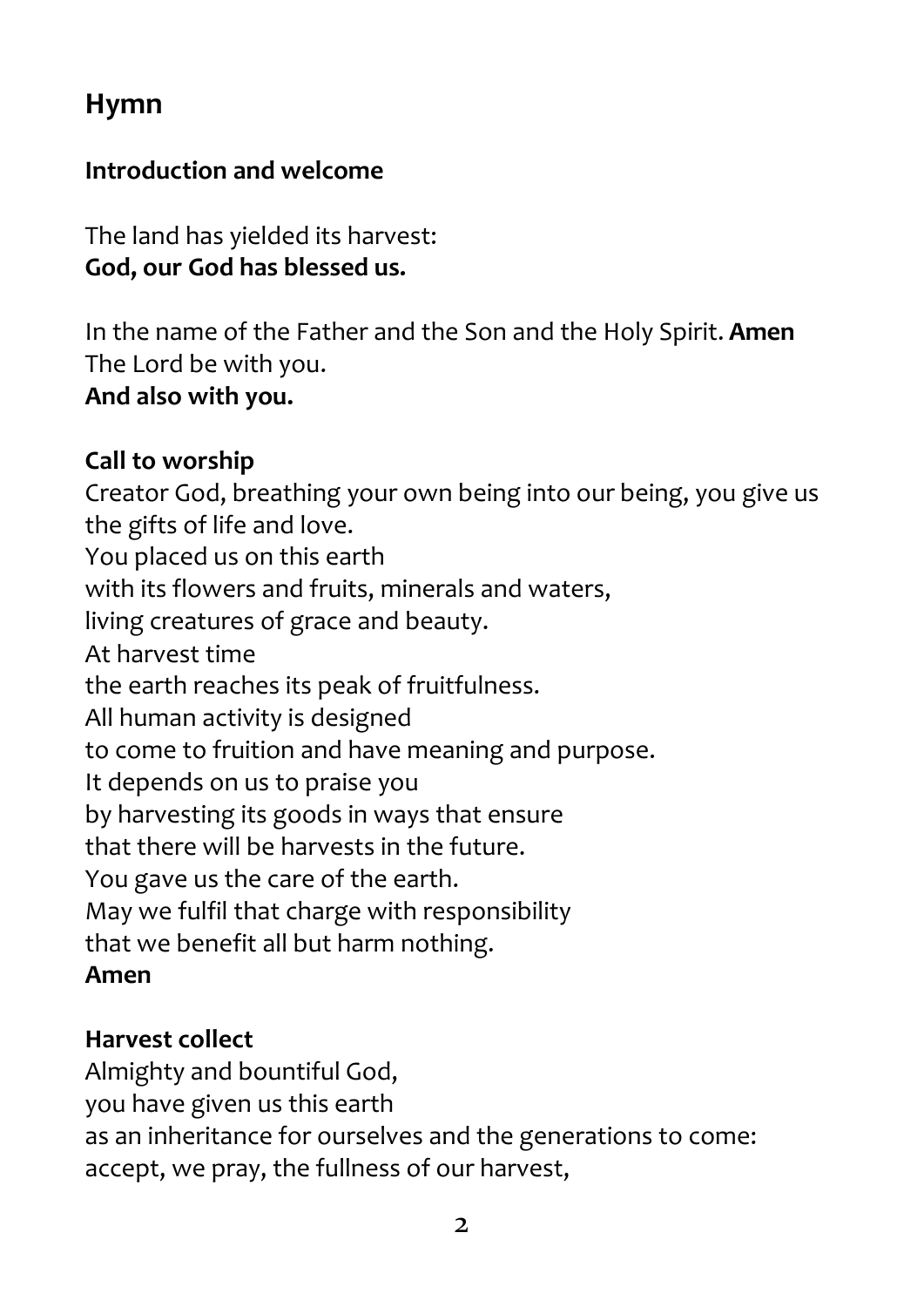and guard our thankful hearts and minds in Christ Jesus, who is alive and reigns with you in the unity of the Holy Spirit, One God, now and for ever. **Amen**

#### **Penitence**

As we celebrate your goodness so we confront our own sin; we regret our greed and insensitivity; we recognise our failure to appreciate what we have, and the opportunities you have given; we are sorry for our readiness to complain and our unwillingness to praise.

## **Father, forgive and renew us.**

We have taken our food for granted and failed to appreciate the efforts of others or poorly rewarded them ; we have shown self-centred blindness to the needs of others deliberate deafness to the cries of the hungry and thirsty, and coldness of heart to those crying for affection. **Father, forgive and renew us.** 

We have done little to avoid our countryside being threatened, its economy put at risk, its community becoming disheartened and confused, its isolation ignored. **Father, forgive and renew us.** 

May our sins be forgiven, our blindness, deafness and coldness of heart be healed. May your renewing spirit rest on us and fill us with your love and hope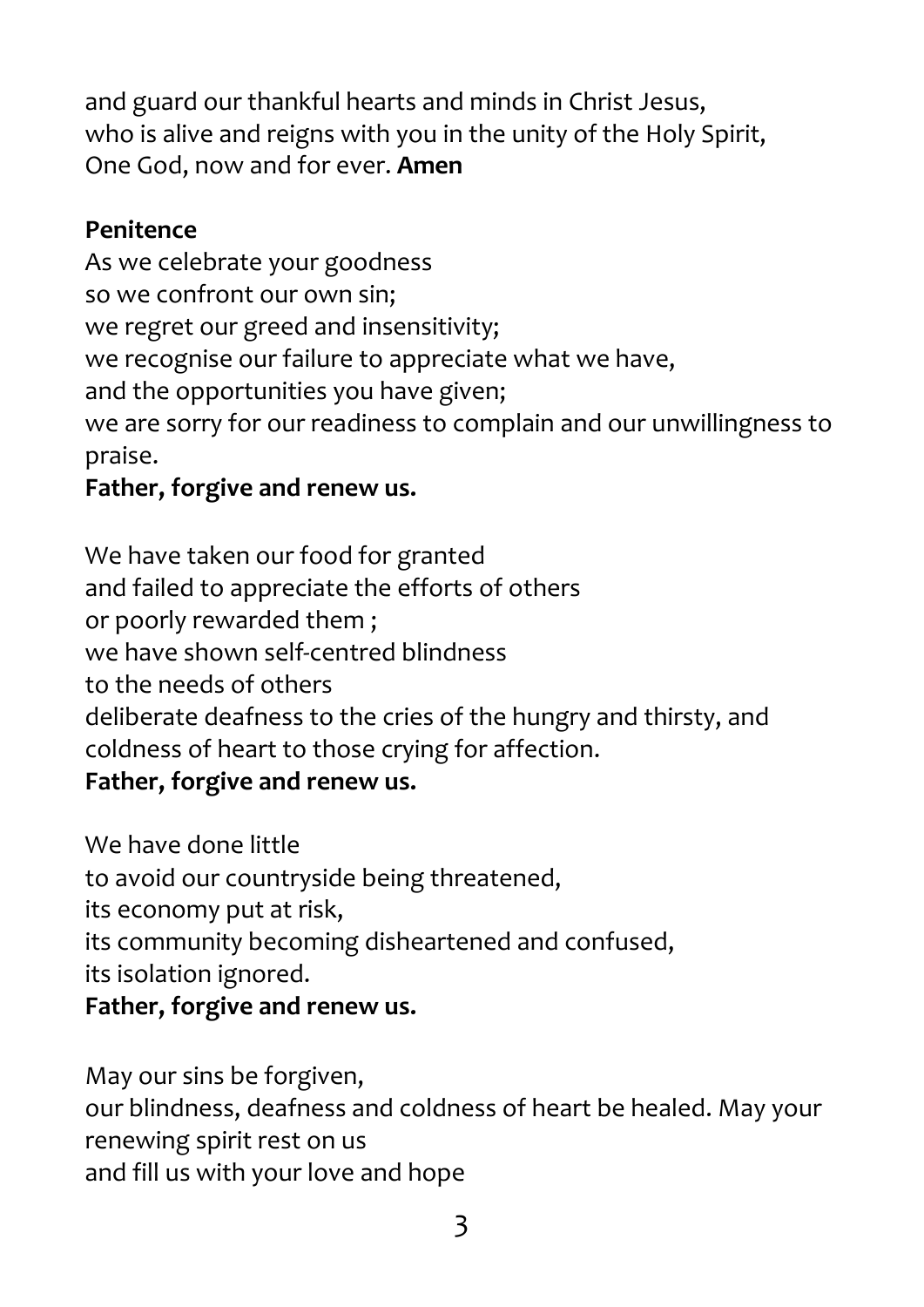in Jesus Christ our Lord. **Amen** 

**Bible readings**

**Hymn:**

**Gospel Reading**

**Address**

**The Creed**

*Please stand to say the Creed. There may be words of introduction.*

**We believe in one God, the Father, the Almighty, maker of heaven and earth, of all that is, seen and unseen. We believe in one Lord, Jesus Christ, the only Son of God, eternally begotten of the Father, God from God, Light from Light, true God from true God, begotten, not made, of one Being with the Father; through him all things were made. For us and for our salvation he came down from heaven, was incarnate from the Holy Spirit and the Virgin Mary and was made man. For our sake he was crucified under Pontius Pilate; he suffered death and was buried. On the third day he rose again**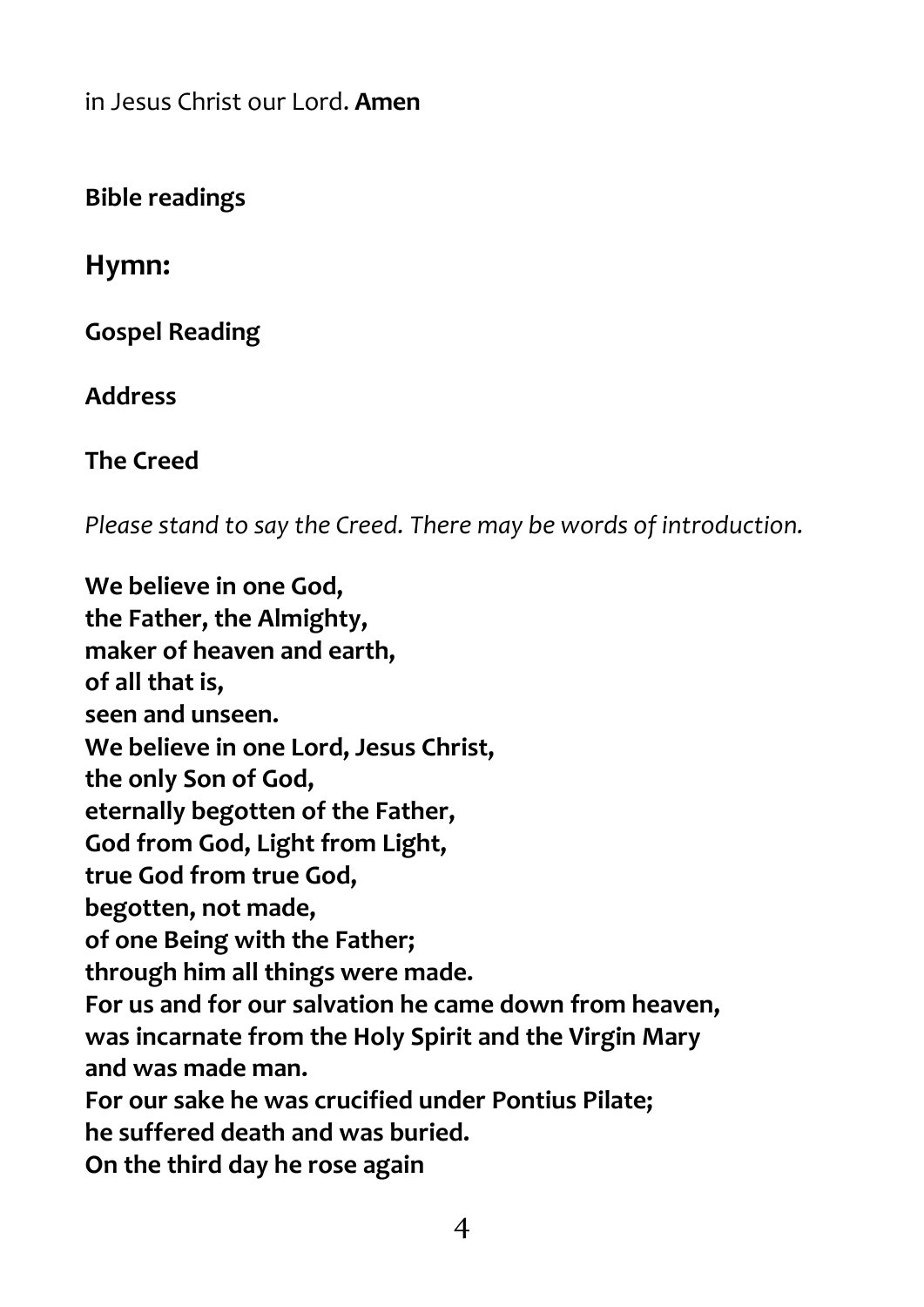**in accordance with the Scriptures; he ascended into heaven and is seated at the right hand of the Father. He will come again in glory to judge the living and the dead, and his kingdom will have no end. We believe in the Holy Spirit, the Lord, the giver of life, who proceeds from the Father and the Son, who with the Father and the Son is worshipped and glorified, who has spoken through the prophets. We believe in one holy catholic and apostolic Church. We acknowledge one baptism for the forgiveness of sins. We look for the resurrection of the dead, and the life of the world to come. Amen.** 

#### **Offering of harvest goods**

The offering of eggs, from God's good creatures to sustain us and bring new life

**God, our God has blessed us.**

The offering of topsoil, a symbol of God's good creation **God, our God has blessed us**

The offering of vegetables: the earth has yielded its increase. **God, our God has blessed us.**

The offering of flowers: consider the lilies of the field, how they grow. Even Solomon in all his glory was not arrayed like one of these.

#### **God, our God has blessed us.**

The offering of fruit: the land shall yield its increase, and all the trees of the field shall yield their fruit.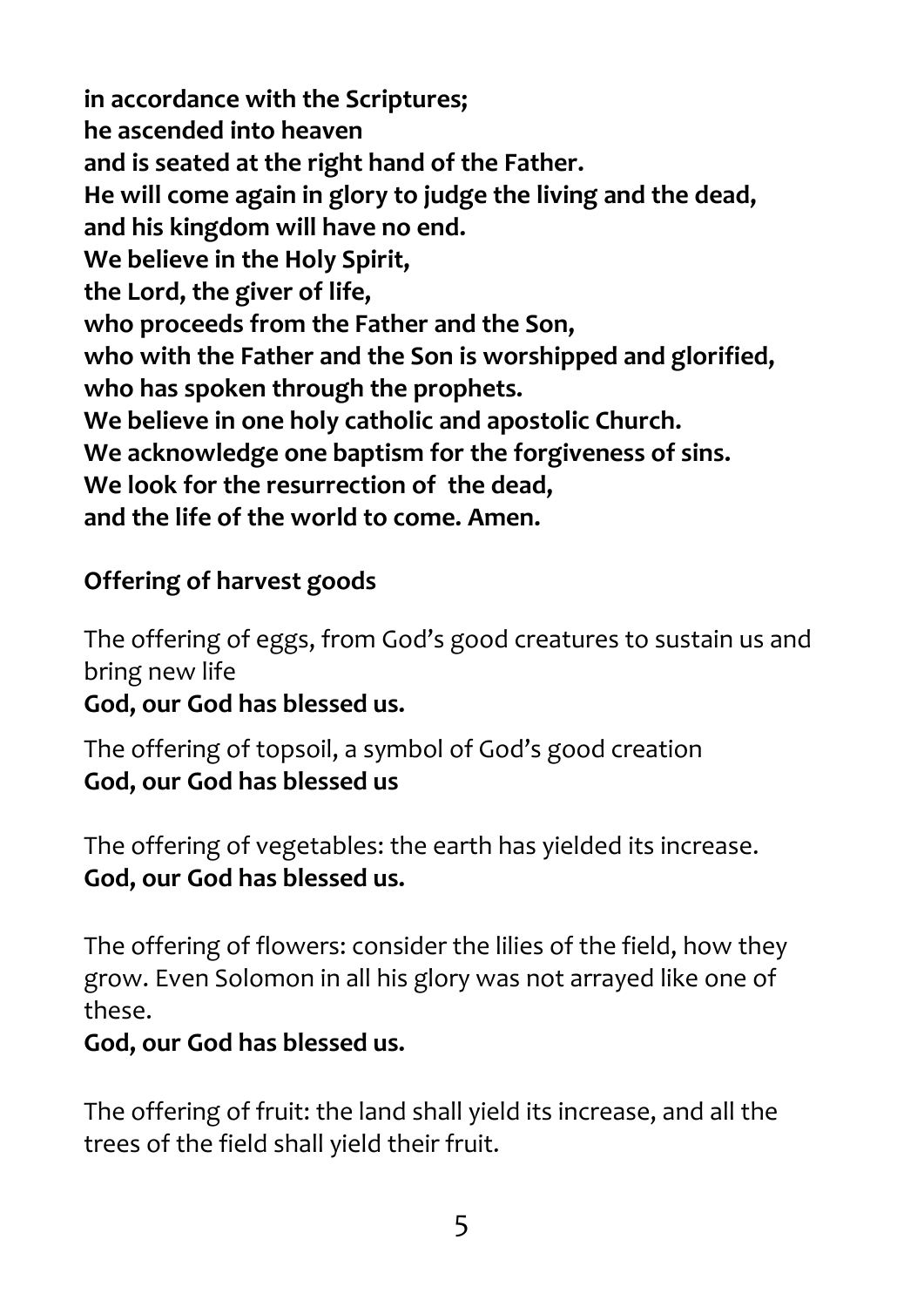## **God, our God has blessed us.**

The offering of grain: the valleys stand so thick with corn they shout for joy and sing.

**God, our God has blessed us.**

The offering of water: the precious element that sustains life and from which life on earth flowed **God, our God has blessed us.**

The harvest loaf: blessed are you, Lord God of all creation,. Through your goodness we have this bread to offer which earth has given and human hands have made.

**God, our God has blessed us.**

The offering of an empty bowl: a symbol of harvests that fail or are destroyed , and of people around the world who suffer from hunger

**God, our God have mercy.**

**We bring these gifts to God in thankfulness for the harvest and pray that they may be used in his name to his praise on glory. Amen.**

**The prayers** *Please sit or kneel for the prayers*

The response after the words "Lord of the harvest" is **"Hear our prayer"**

## **Act of thanksgiving**

Today we offer our heartfelt thanks to our God for the fruits of the earth, the falling of the rains the ripening warmth of the sun and the seeds and fruits of every season. We remember the blessing we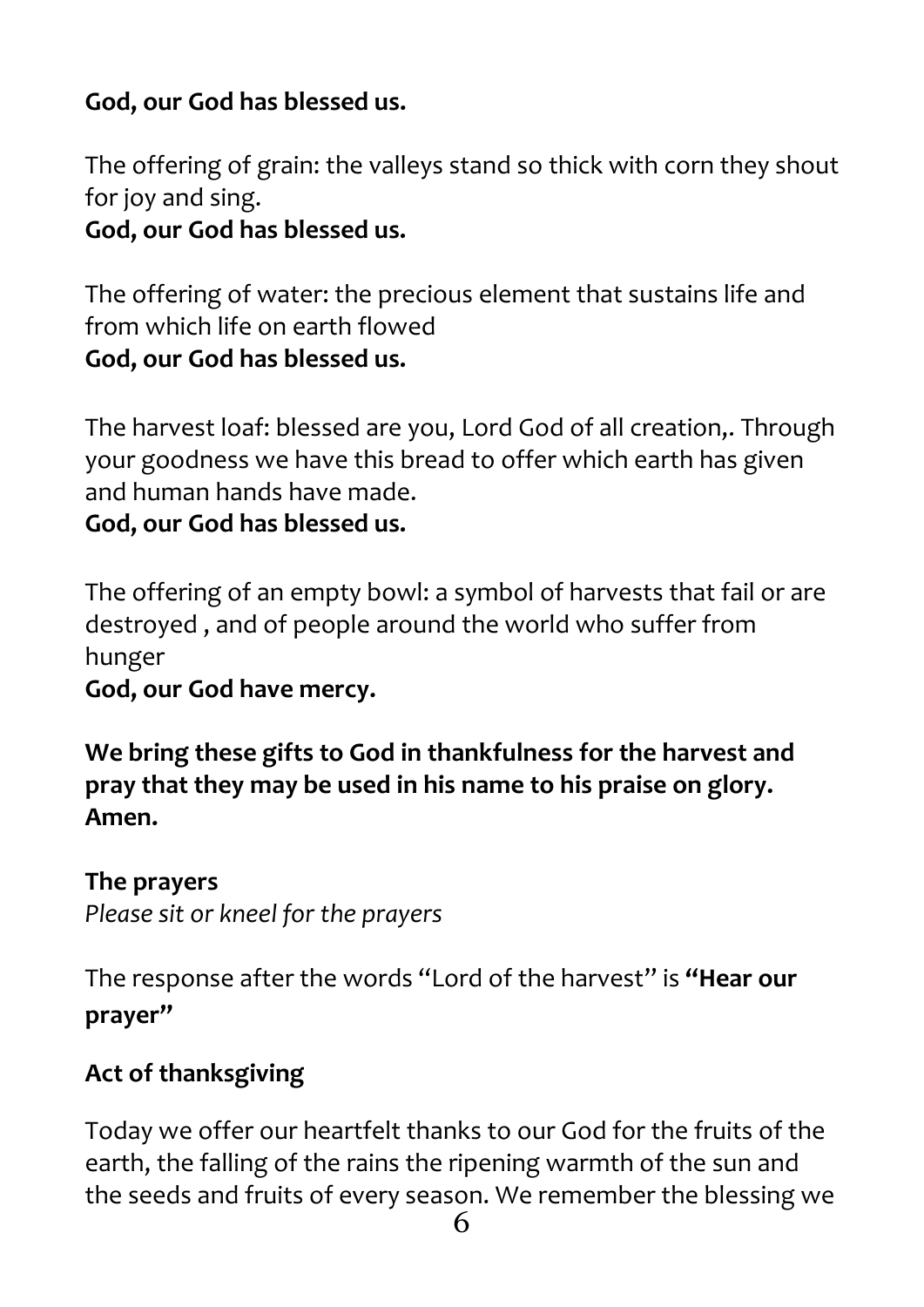have enjoyed and hold in our hearts those whose lives are less blessed especially the hungry and the homeless.

May we always walk gently upon this earth in right relationships, nurtured by your love, taking only what we need, giving back to the earth in gratitude, sharing what we have, honouring all with reverence, reconciling and healing, mindful of those who will come after us, and recognising our proper place as part pf your creation. **Amen**

#### **The sharing of the peace**

The harvest of the Spirit is love, joy, peace, patience, kindness, goodness, faithfulness, gentleness and self control.

The Peace of the Lord be always with you! **And also with you.** 

Let us offer one another a sign of peace.

## **Hymn**

## **The Preparation of the Altar**

As the grain once scattered in the fields and the grapes once dispersed on the hillside are now reunited on this table in bread and wine, so, Lord, may your whole Church soon be gathered together from the corners of the earth into your kingdom. **Amen.**

#### **THE EUCHARISTIC PRAYER**

The Lord be with you. **and also with you.**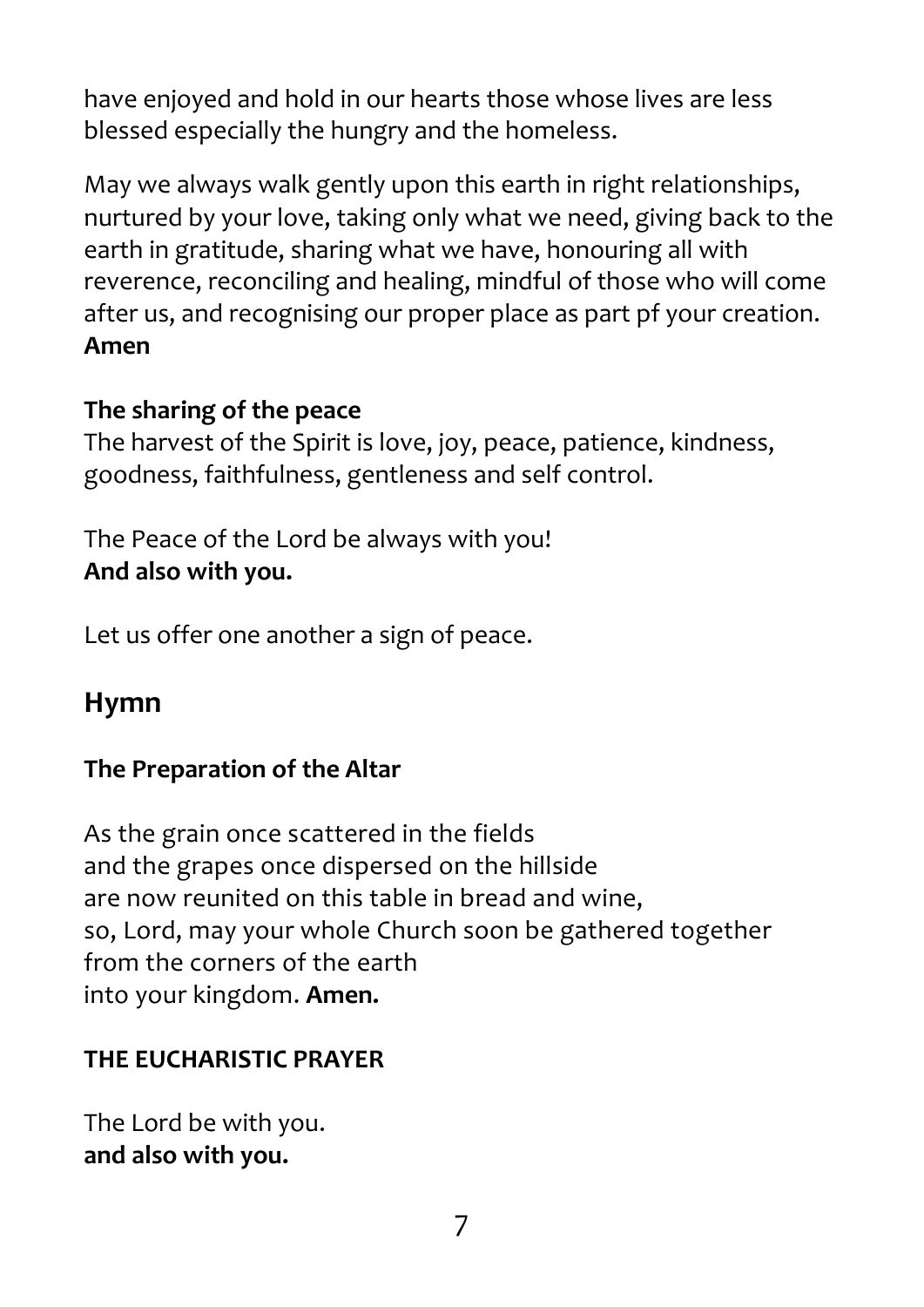#### Lift up your hearts. **We lift them to the Lord.**

Let us give thanks to the Lord our God. **It is right to give thanks and praise.**

Father, we give you thanks and praise through your beloved Son Jesus Christ, your living Word, through whom you have created all things; who was sent by you in your great goodness to be our Saviour.

By the power of the Holy Spirit he took flesh; as your Son, born of the blessed Virgin, he lived on earth and went about among us; he opened wide his arms for us on the cross; he put an end to death by dying for us; and revealed the resurrection by rising to new life; so he fulfilled your will and won for you a holy people.

And now we give you thanks because in him, our risen Lord, the new creation is being brought to perfection, a broken world is being renewed, and creation itself will share in the glorious liberty of the children of God..

Therefore with angels and archangels, and with all the company of heaven, we proclaim your great and glorious name, for ever praising you and saying: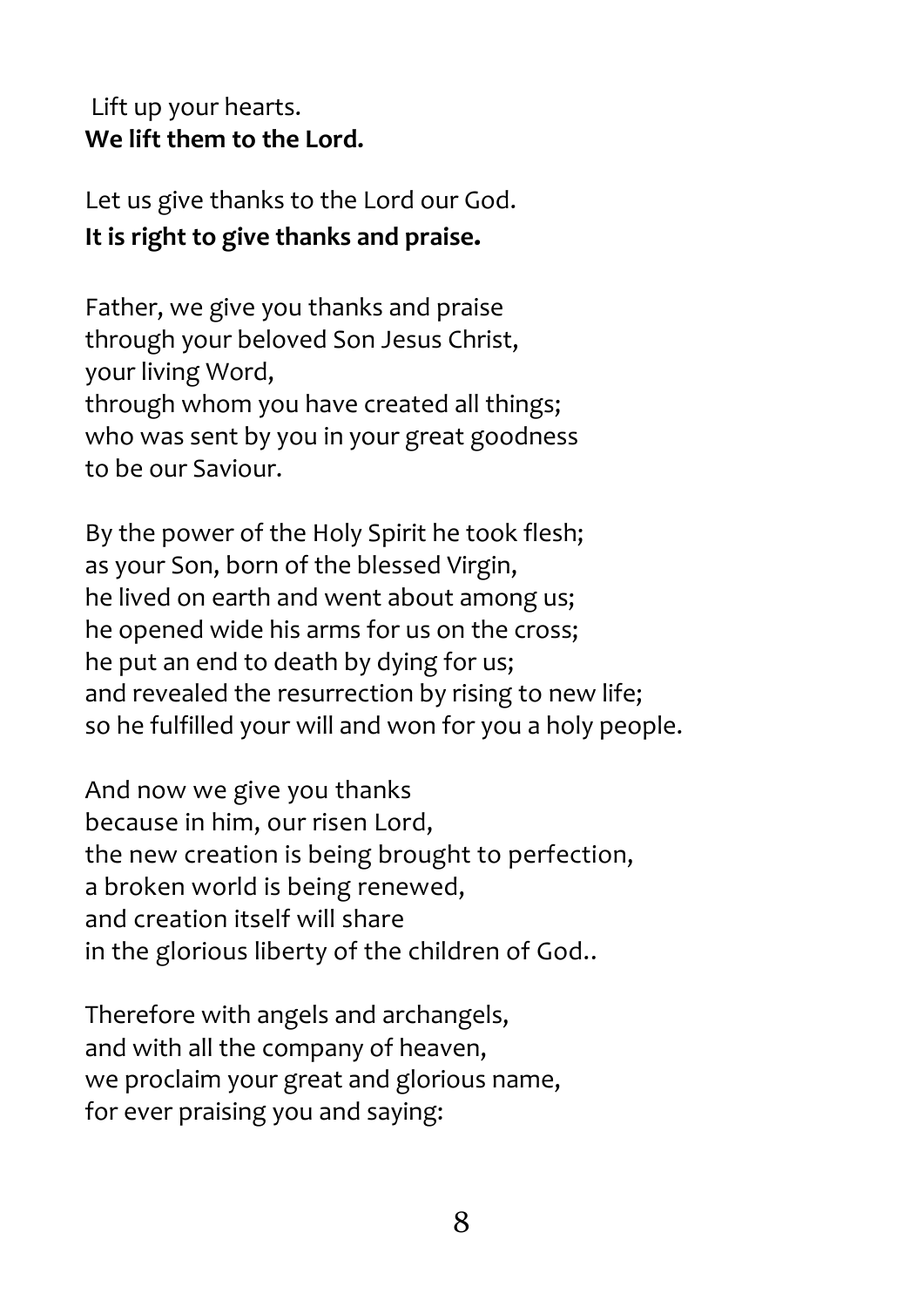**Holy, holy, holy Lord, God of power and might, heaven and earth are full of your glory! Hosanna in the highest. Blessed is he who comes in the name of the Lord. Hosanna in the highest!**

Lord, you are holy indeed, the source of all holiness; grant that by the power of your Holy Spirit, and according to your holy will, these gifts of bread and wine may be to us the body and blood of our Lord Jesus Christ;

who, in the same night that he was betrayed, took bread and gave you thanks; he broke it and gave it to his disciples, saying: Take, eat; this is my body which is given for you; do this in remembrance of me.

In the same way, after supper he took the cup and gave you thanks; he gave it to them, saying: Drink this, all of you; this is my blood of the new covenant, which is shed for you and for many for the forgiveness of sins. Do this, as often as you drink it, in remembrance of me.

Let us proclaim the mystery of faith:

**Christ has died: Christ is risen: Christ will come again.**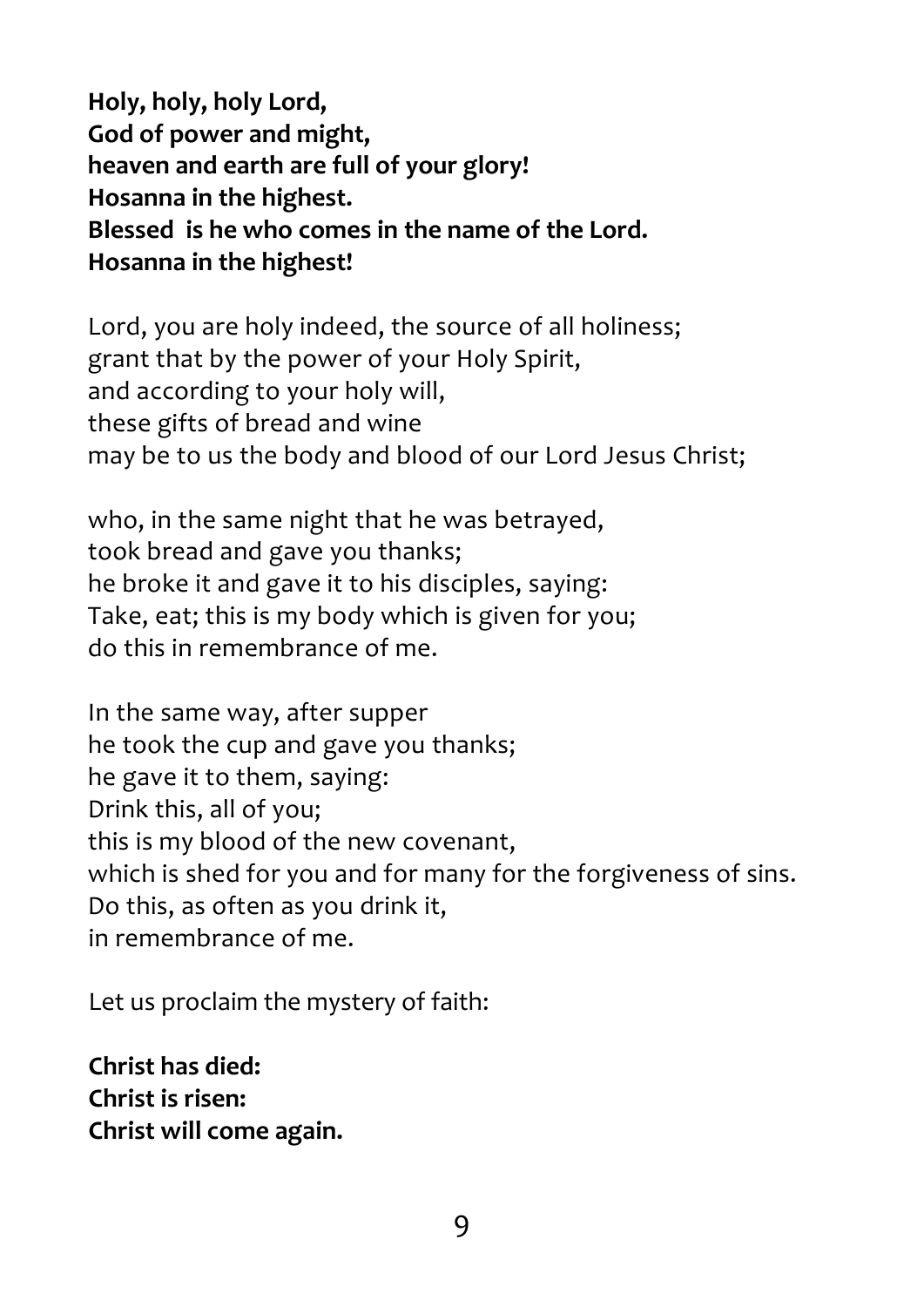And so, Father,

calling to mind his death on the cross, his perfect sacrifice made once for the sins of the whole world:

rejoicing in his mighty resurrection and glorious ascension, and looking for his coming in glory, we celebrate this memorial of our redemption.

As we offer you this our sacrifice of praise and thanksgiving,

we bring before you this bread and this cup and we thank you for counting us worthy to stand in your presence and serve you.

Send the Holy Spirit on your people and gather into one in your kingdom so that we, in the company of all the Saints may praise and glorify you for ever, through Jesus Christ our Lord;

**by whom, and with whom, and in whom, in the unity of the Holy Spirit, all honour and glory be yours, almighty Father, for ever and ever. Amen.**

Silence is kept.

**The Lord's prayer**

**Our Father, who art in heaven, Hallowed be thy name. Thy kingdom come, Thy will be done,**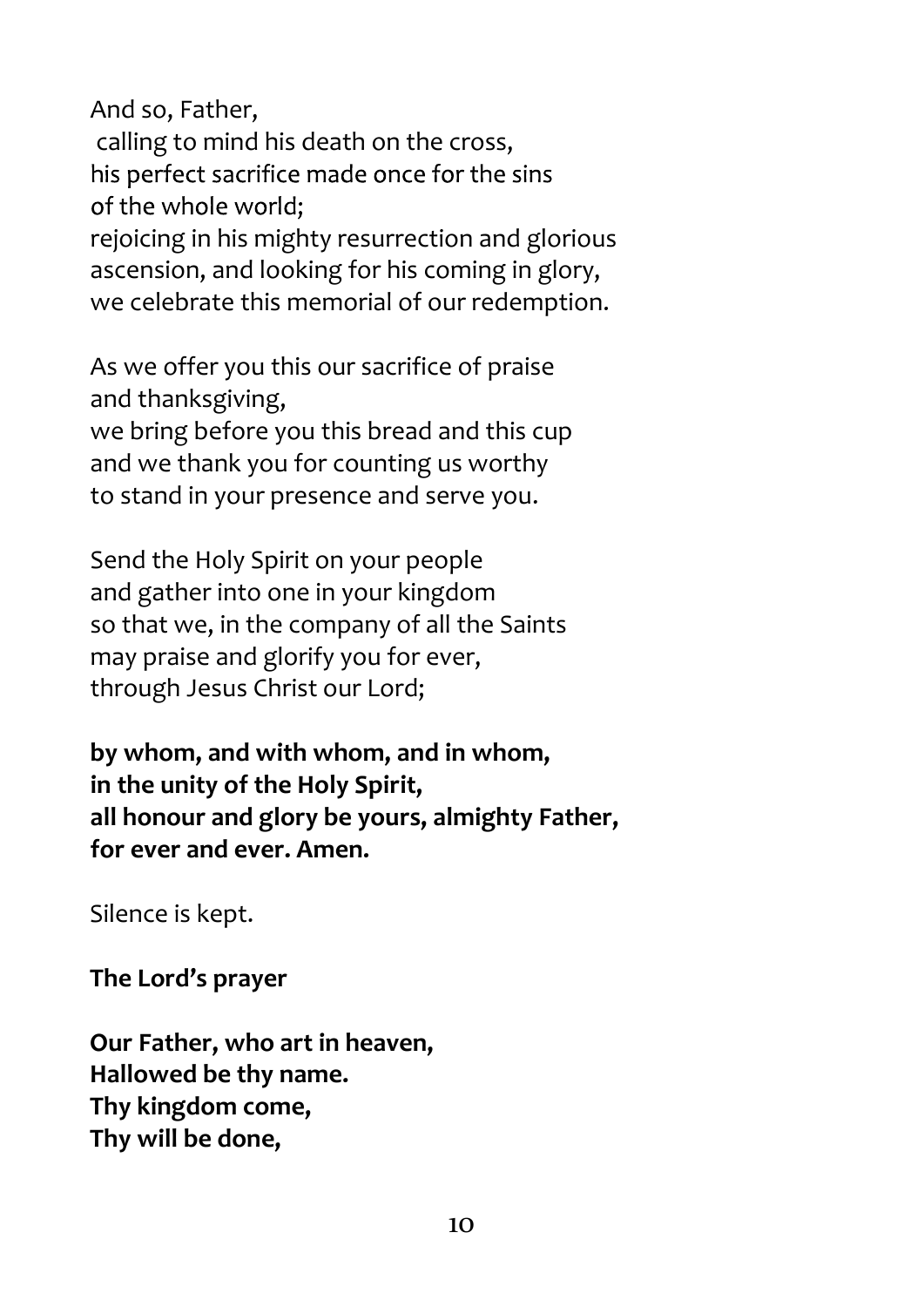**On earth as it is in heaven. Give us this day our daily bread. And forgive us our trespasses, As we forgive those who trespass against us. And lead us not into temptation, But deliver us from evil. For thine is the kingdom, the power and the glory, For ever and ever. Amen** 

#### **Breaking of Bread**

We break this bread To share in the body of Christ **Though we are many, we are one body, Because we all share in one bread.**

**Lamb of God You take away the sin of the world, Have mercy upon us.**

**Lamb of God You take away the sin of the world, Have mercy upon us.**

**Lamb of God You take away the sin of the world, Grant us your peace.**

Draw near with faith. Receive the body of our Lord Jesus Christ Which he gave for you, And his blood which he shed for you. Eat in remembrance that he died for you,